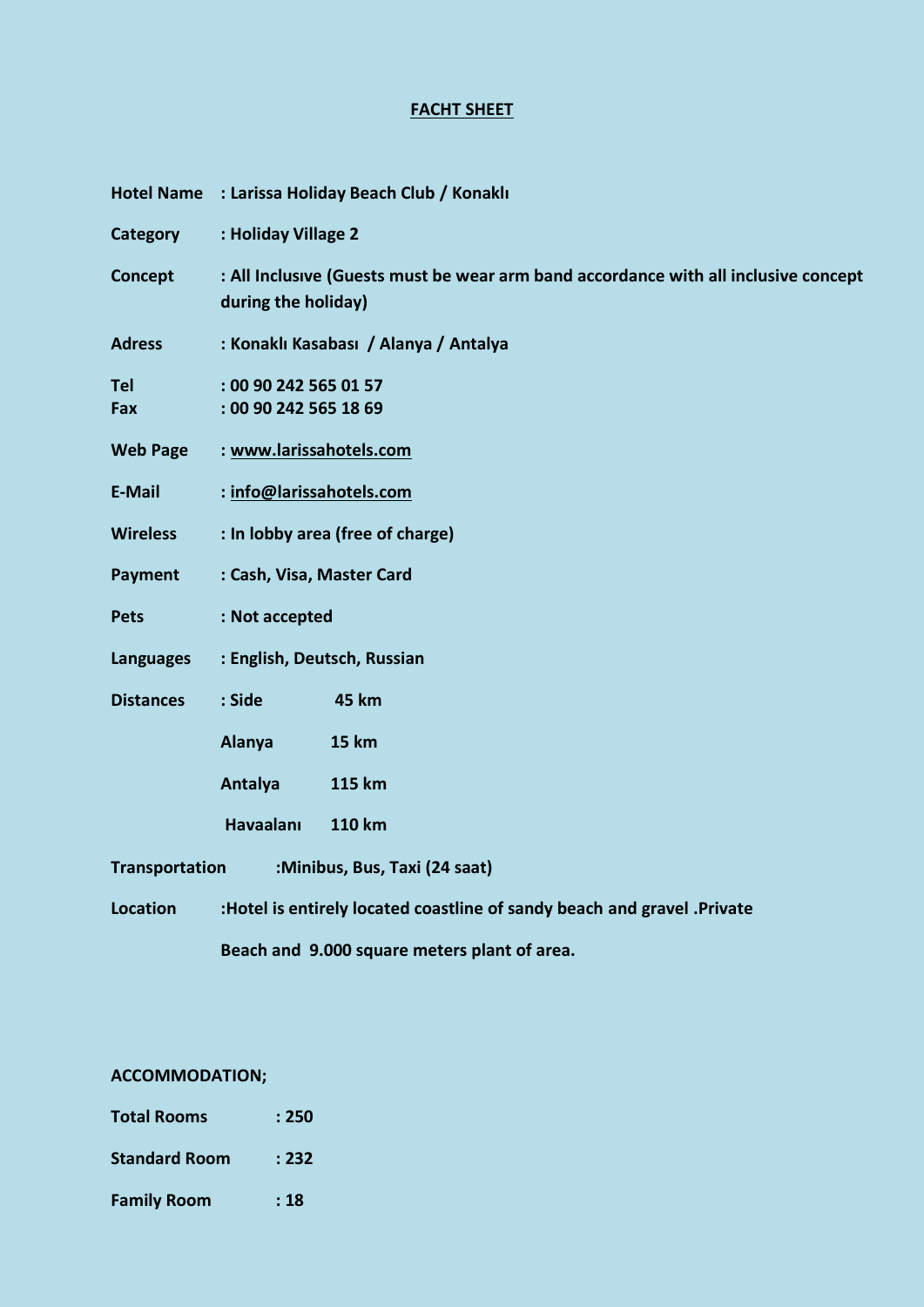## **STANDARD ROOMS,**

**24 m2 (balcony included) and all the rooms with balcony.One large bed or two double beds.The flor covered with ceramic tiles.Split air-conditioning,international satellite TV,phone,bathroom with bathtub and shower,hair dryer,safety deposit box (extra charge)**

**2 pax, 2+1 or 3 pax can stay in Standard Rooms**

#### **FAMILY ROOMS,**

**48 m2(balkony included)and all of size of a door with 2 bedrooms,one bathroom and a balcony.Parental side 1 large bed and /or 2 single bed for 2 persons,for children 2 single beds side. The flor covered with ceramic tiles.Split air-conditioning,international satellite TV,phone,bathroom with bathtub and shoer,hair dryer,safety deposit box (extra charge)**

**3 pax ,3+1 pax can stay in Family Rooms.**



#### **FOOD & BEVERAGE;**

**Breakfast,lunch and diner buffet,coffee,tea and cookies time,Turkish gözleme,restaurants and bars are inculuded in the concept of domestic alcoholic and non-alcoholic drinks from 10.00 to 22.00.Imported drinks,cocktails,fresh fruit juices extra charge.Alcoholic beverages not serve at breakfast time and bottle of beverages.Alcoholic drinks not served to people under the age of 18 years.**

#### **FREE OF CHARGE,**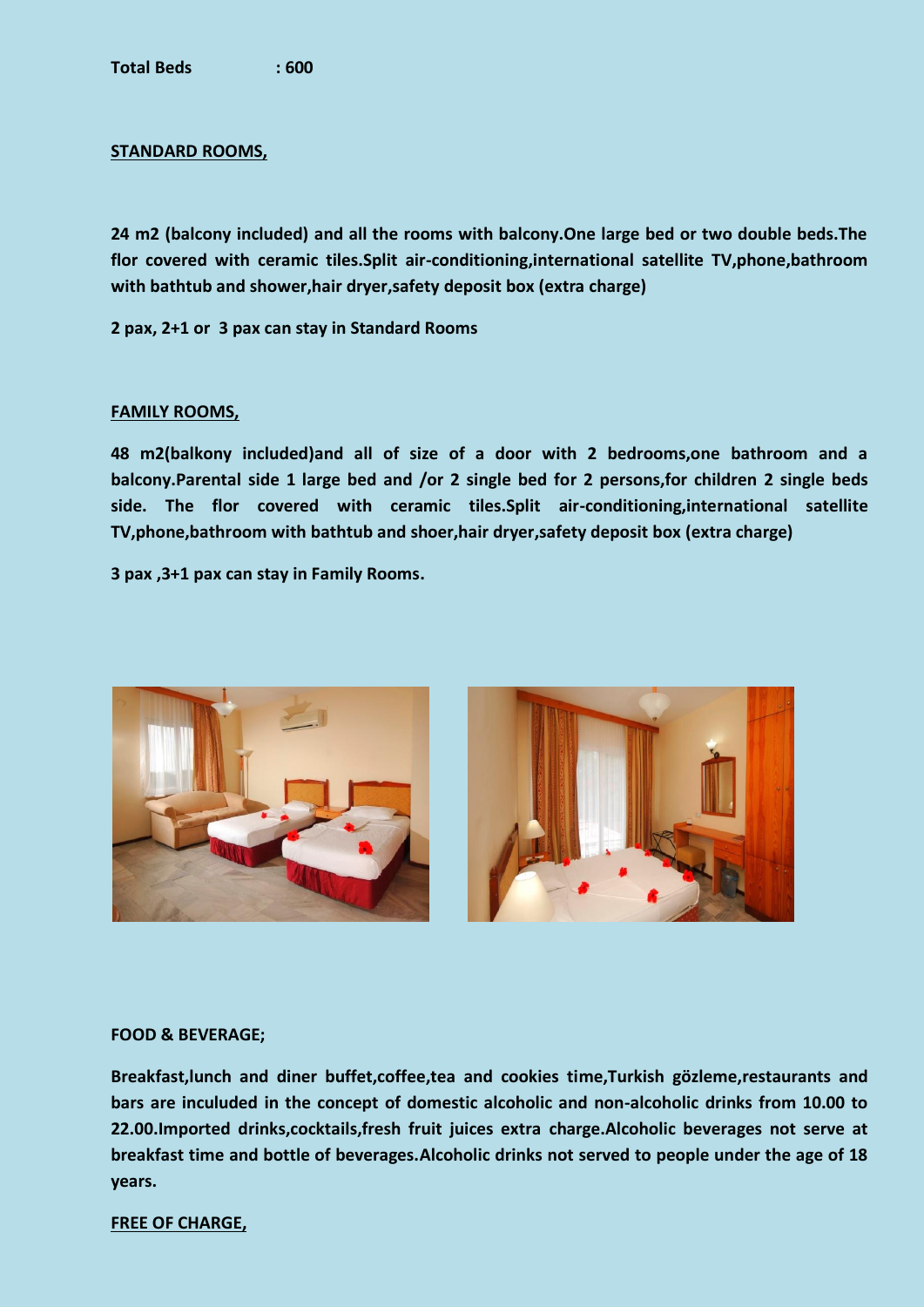| <b>Breakfast</b>            | $: 07.00 - 10.00$       | <b>Main Restaurant</b> | <b>Open Buffet</b> |  |
|-----------------------------|-------------------------|------------------------|--------------------|--|
| Lunch                       | $: 12.00 - 14.00$       | <b>Main Restaurant</b> | <b>Open Buffet</b> |  |
| <b>Dinner</b>               | $: 19.00 - 21.00$       | <b>Main Restaurant</b> | <b>Open Buffet</b> |  |
| <b>Mini Buffet</b>          | : Lunch and Dinner time |                        |                    |  |
| <b>Coffee &amp; Cookies</b> | $: 16.00 - 17.00$       | <b>Pool Bar</b>        |                    |  |
| <b>Pool Bar</b>             | $: 12.00 - 22.00$       | <b>Self Service</b>    |                    |  |
| Pool Bar / Snack            | $: 12.00 - 16.00$       |                        |                    |  |
| <b>Gözleme</b>              | $: 12.00 - 17.00$       |                        |                    |  |
|                             |                         |                        |                    |  |

# **ESXTRA CHARGE,**

**All imported beverages,cocktails,fresh fruit juises,bottle beverages.**

# **FOR CHILDREN,**

**Mini animation during the day,mini club (4-12 age),special children's area,kids pool,high chair, babycot,mini disco.**





## **FUN ACTIVITIES,**

**Daytime entertainment, Amfi theater, Fittness center, Türkish bath, Sauna,Table tenis, Dart, Aerobik, Su Polo,Water gymnastics,Spacial nights and dans shows,Sunbeds,Mattres,Umbrella and Beach towel**

## **PAID ACTIVITES,**

**Massage &facial,Doktor service,Phone,Fax, Safe Box,Water Sports.**

## **POOLS,**

**One adult pool,one children's pool and a pool with water slides.**